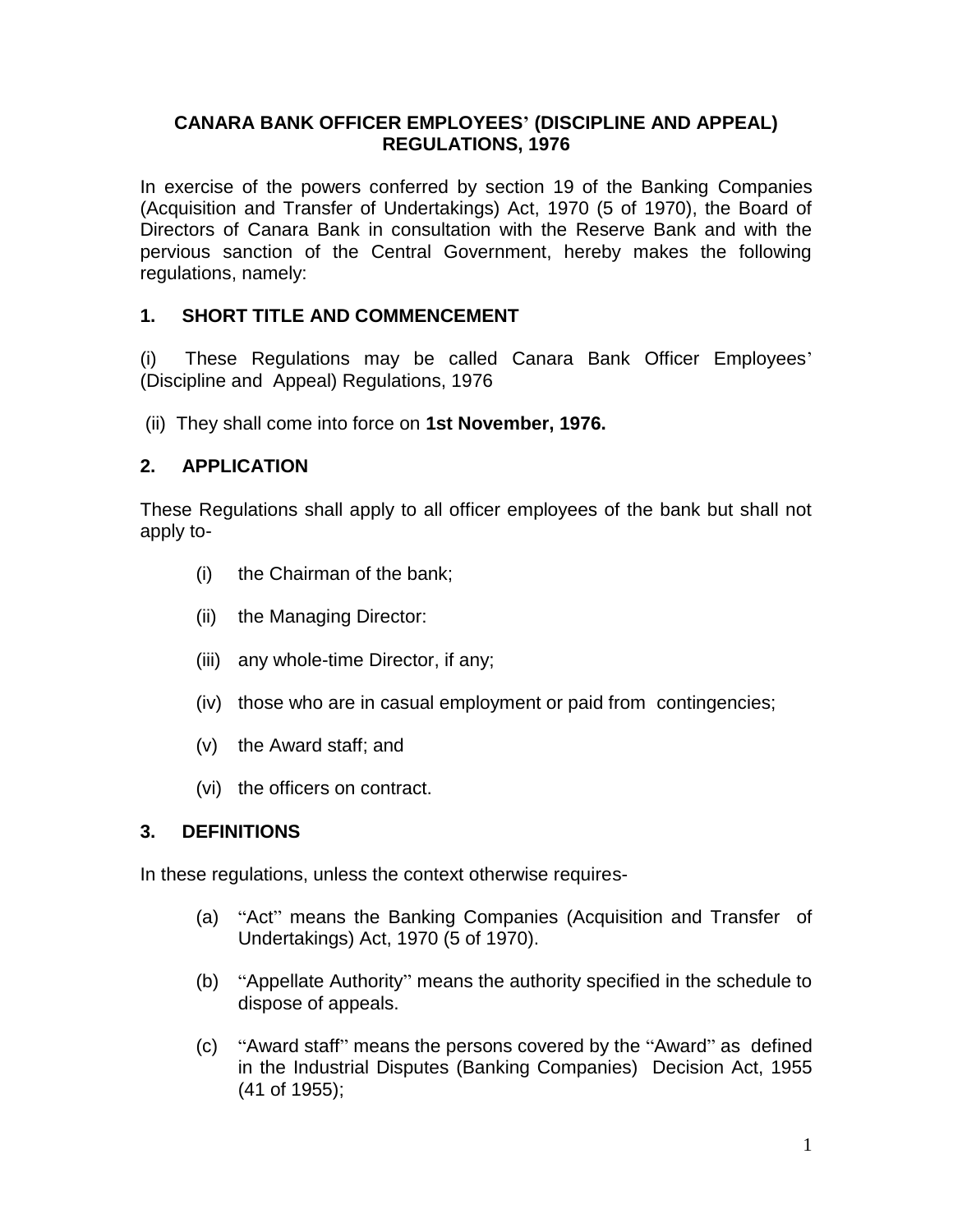- (d) "Bank" means Canara Bank;
- (e) "Board" means the Board of Directors of the Bank;
- (f) "Competent Authority" means the Authority specified by the Board for the purpose of these regulations;
- (g) "Disciplinary Authority" means the authority specified in the schedule which is competent to impose on an officer employee any of the penalties specified in regulation 4;
- (h) "Government" means the Central Government;
- (i) "Managing Director" means the Managing Director of the Bank;
- (j) "Officer employee" means a person who holds a supervisory, administrative or managerial post in the Bank or any other person who has been appointed and is functioning as an officer of the bank by whatever designations called and includes a person whose services are temporarily placed at the disposal of Central Government or a State Government or any other Government undertaking or any other public sector bank or the Reserve Bank of India or any other organisation, but shall not include casual work charged or contingent staff or the award staff;
- (k) Public Financial Institutions" means:
	- (i) the Industrial Credit and Investment Corporation of India Limited, a company owned and registered under the Companies Act, 1956 (1 of 1956);
	- (ii) the Industrial Finance Corporation of India, established under section 3 of the Industrial Finance Corporation Act, 1948 (15 of 1948);
	- (iii) the Industrial Development Bank of India, established under section 3 of the Industrial Development Bank of India Act, 1964 (18 of 1964);
	- (iv) the Life Insurance Corporation of India, established under section 3 of the Life Insurance Corporation Act, 1956 (31 of 1956);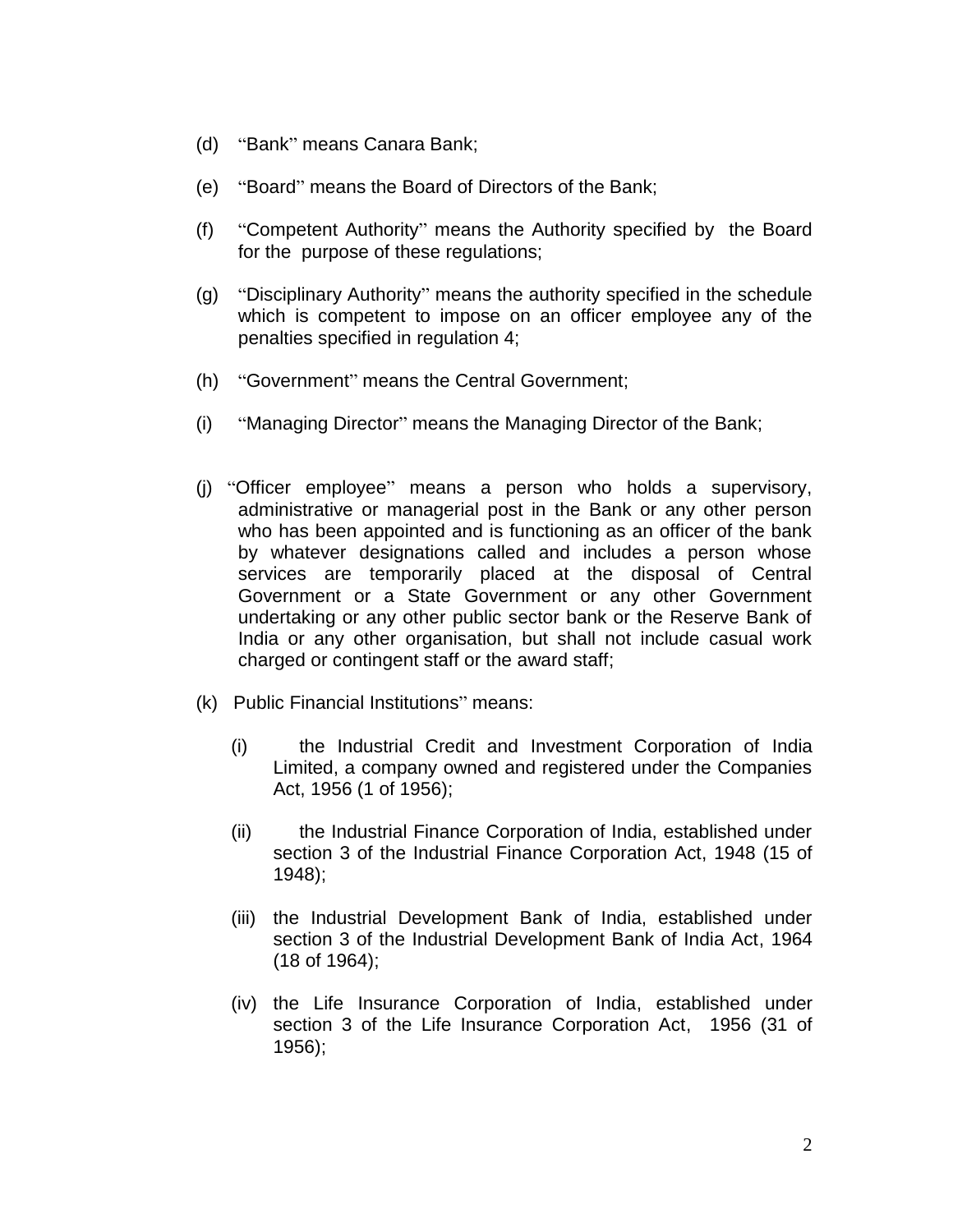- (v) the Unit Trust of India, established under section 3 of the Unit Trust of India Act, 1963 (52 of 1963):
- (vi) any other financial institution which is declared by the Central Government by notification to be a public financial institution;
- (l) "Public Sector Bank" means
	- (i) A corresponding new Bank specified in the First Schedule to the Act;
	- (ii) A corresponding new Bank specified in the First Schedule to the Banking Companies (A & T of Undertaking) Act, 1980 (40 of  $1980$ ).<sup>1</sup>
	- (iii) The State Bank of India constituted under the State Bank of India Act, 1955 (23 of 1955);
	- (iv) A subsidiary Bank constituted under the State Bank of India (Subsidiary Banks) Act, 1959 (38 of 1959); and
	- (v) Any other bank which the Central Govt., may determine to be a public sector Bank for the purpose of these Regulations having regard to its manner of incorporation;
- (m) "Public servant" means a person as defined as public servant in section 21 of the Indian Penal Code (45 of 1860);
- (n) "Reviewing Authority" means the authority specified in the Schedule;
- (o) "Schedule" means the Schedule appended to these regulations.

## **4. PENALTIES:**

The following are the penalties, which may be imposed on an officer employee, for acts of misconduct or for any other good and/or sufficient reasons.

#### **MINOR PENALTIES:**

(a) Censure;

- (b) Withholding of increments of pay with or without cumulative effect;
- (c) Withholding of promotion;

 $1$  Inserted vide Amendment published in the Gazzettee dated 19.03.1988 w.e.f. 10.10.1985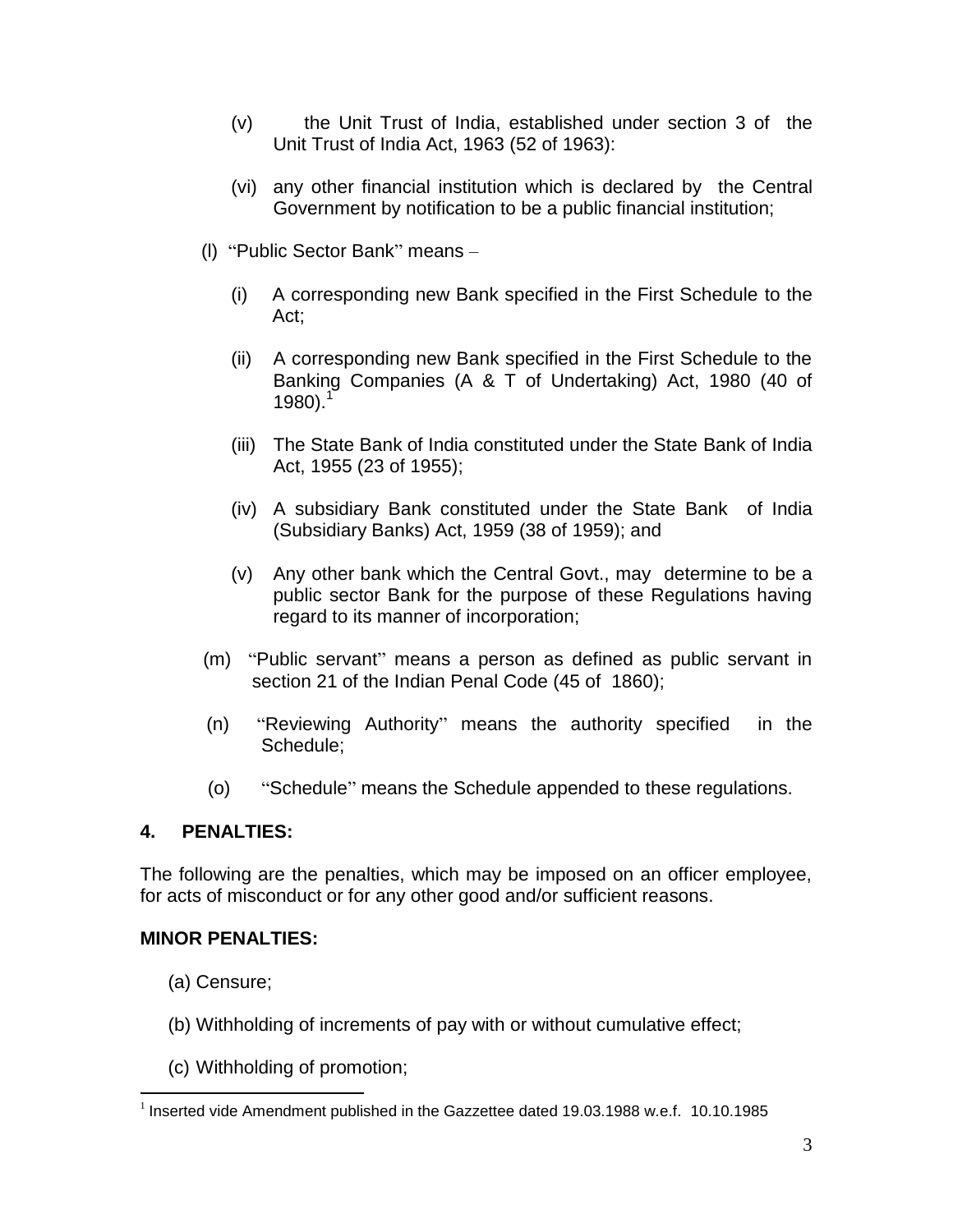- (d) Recovery from pay or such other amount as may be due to him of the whole or part of any pecuniary loss caused to the Bank by negligence or breach of orders;
- (e) Reduction to a lower stage in time scale of pay for a period not exceeding 3 years, without cumulative effect and not adversely affecting the officer's pension.<sup>2</sup>

### **MAJOR PENALTIES<sup>3</sup> :**

- (f) Save as provided for in (e) above, reduction to a lower stage in the time scale of pay for a specified period, with further directions as to whether or not the officer will earn increments of pay during the period of such reduction and whether on expiry of such period the reduction will or will not have the effect of postponing the future increments of his pay;
- (g) Reduction to a lower grade or post;
- (h) Compulsory retirement;
- (i) Removal from service, which shall not be a disqualification for future employment;
- (j) Dismissal, which shall ordinarily be a disqualification for future employment.

Explanation: The following shall not amount to a penalty within the meaning of this regulation namely:-

- (i) withholding of one or more increments of an officer employee on account of his failure to pass a prescribed departmental test or examination in accordance with the terms of appointment to the post, which he holds;
- (ii) Stoppage of pay of an officer employee at the efficiency bar in a time scale, on the ground of his unfitness to cross the bar;
- (iii) non promotion, whether in an officiating capacity or otherwise of an officer employee, to a higher grade or post for which he may be eligible for consideration but for which he is found unsuitable after consideration of his case;

<sup>&</sup>lt;sup>2</sup> Inserted w.e.f. 11.04.1998 vide Circular No.111/98 dated 20.05.98

 $3$  Modified/Amended w.e.f. 11.04.98 vide Circular No.111/98 dated 20.05.98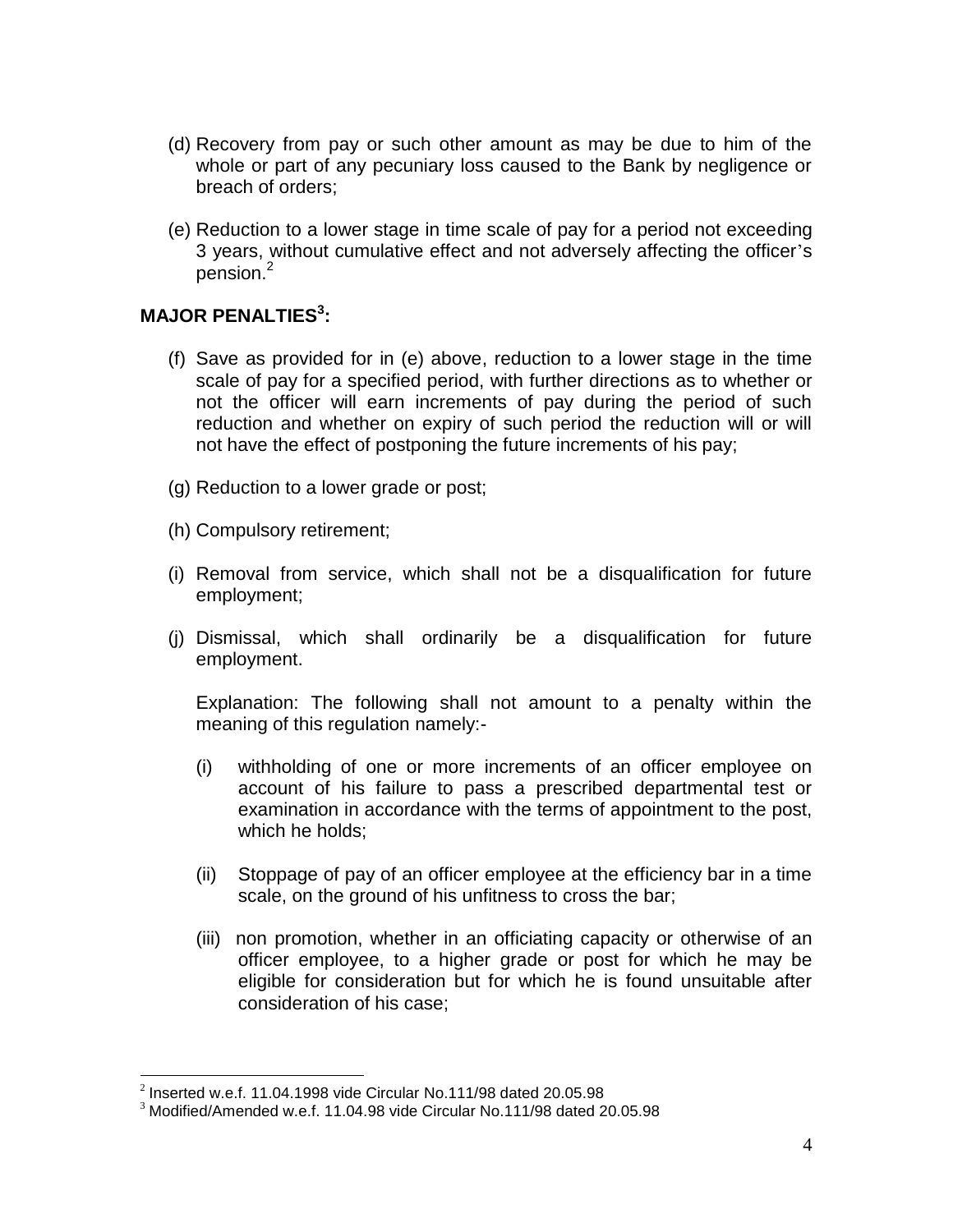- (iv) reversion to a lower grade or post, of an officer employee officiating in a higher grade or post, on the ground that he is considered, after trial to be unsuitable for such higher grade or post, or on administrative grounds unconnected with his conduct;
- (v) reversion to his previous grade or post, of an officer employee appointed on probation to another grade or post, during or at the end of the period of probation, in accordance with the terms of his appointment or rules or orders governing such probation;
- (vi) reversion of an officer employee to his parent organization in case he had come on deputation;
- (vii) termination of the service-
	- (a) of an officer employee appointed on probation, during or at the end of the period of probation, in accordance with the terms of his appointment, or the rules or orders governing such probation;
	- (b) of an officer employee appointed in a temporary capacity otherwise than under a contract or agreement, on the expiration or the period for which he was appointed, or earlier in accordance with the terms of his appointment;
	- (c) of an officer employee appointed under a contract or agreement, in accordance with the terms of such contract or agreement; and
	- (d) of an officer employee on abolition of post;
- (viii) retirement of an officer employee on his attaining the age of superannuation in accordance with the rules and orders governing such superannuation;
- (ix) termination of employment of a permanent officer employee by giving 3 month's notice or on payment of 3 months' pay and allowances in lieu of notice;
- (x) termination of employment of an officer employee on medical grounds, if he is declared unfit to continue in bank's service by the bank's medical officer.

## **5. AUTHORITY TO INSTITUTE DISCIPLINARY PROCEEDINGS AND IMPOSE PENALTIES**

(1) The Managing Director or any other authority empowered by him by general or special order may institute or direct the Disciplinary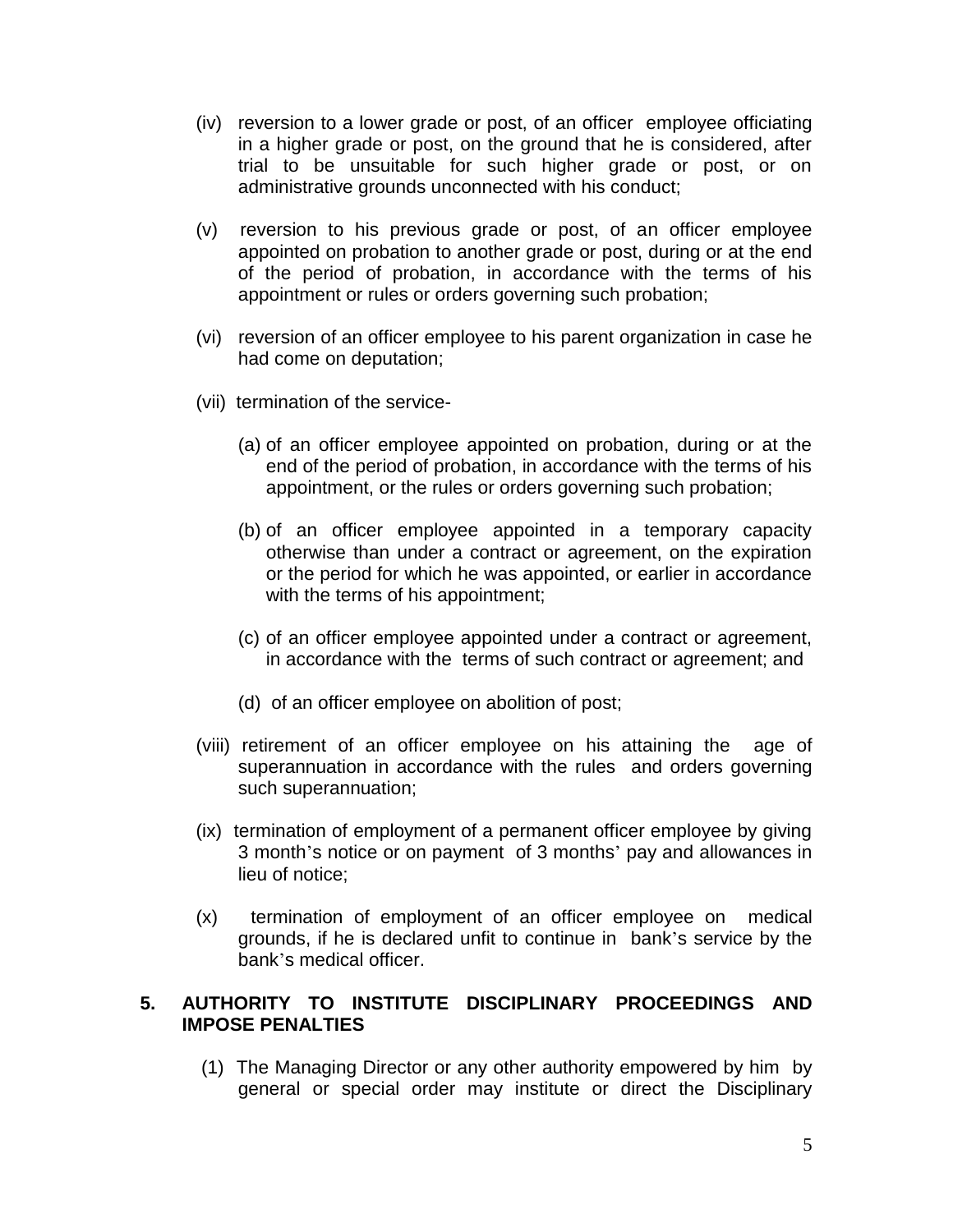Authority to institute disciplinary proceedings against an officer employee of the bank.

- (2) The disciplinary authority may himself institute disciplinary proceedings.
- (3) The disciplinary authority or any authority higher than it, may impose any of the penalties specified in regulation 4 on any officer employee.

## **6. PROCEDURE FOR IMPOSING MAJOR PENALTIES:**

- 1. No order imposing any of the major penalties specified in clauses (f), (g), (h), (i) and (j), of regulation 4 shall be made except after an enquiry is held in accordance with this Regulation. $4$
- 2. Whenever the Disciplinary Authority is of the opinion that there are grounds for inquiring into the truth of any imputation of misconduct or misbehavior against an officer employee, it may itself enquire into, or appoint any other person who is, or has been a public servant (hereinafter referred to as the inquiring authority) to inquire into the truth thereof.<sup>5</sup>

Explanation: When the Disciplinary Authority itself holds the inquiry any reference in sub-regulation (8) to sub regulation (21) to the inquiring authority shall be construed as a reference to Disciplinary Authority.

3. Where it is proposed to hold an inquiry, the Disciplinary Authority shall, frame definite and distinct charges on the basis of the allegations against the officer employee and the articles of charge, together with a Statement of the allegations (list of documents relied on along with copy of such documents and list of witnesses along with copy of Statement of witnesses, if any) on which they are based, shall be communicated in writing to the officer employee, who shall be required to submit, within such time as may be specified by the Disciplinary Authority (not exceeding 15 days), or within such extended time as may be granted by the said Authority, a written statement of his defence.<sup>6</sup>

"Provided that wherever it is not possible to furnish the copies of documents, Disciplinary Authority shall allow the officer employee inspection of such documents within a time specified in this behalf".

 4 Amended w.e.f. 11.04.98 vide Circular 111/98 dated 20.05.98

 $5$  Amended w.e.f. 10.02.2001 vide Circular 57/2001 dated 10.03.2001

<sup>6</sup> Inserted w.e.f. 26.08.2000 vide Circular 182/2000 dated 13.09.2000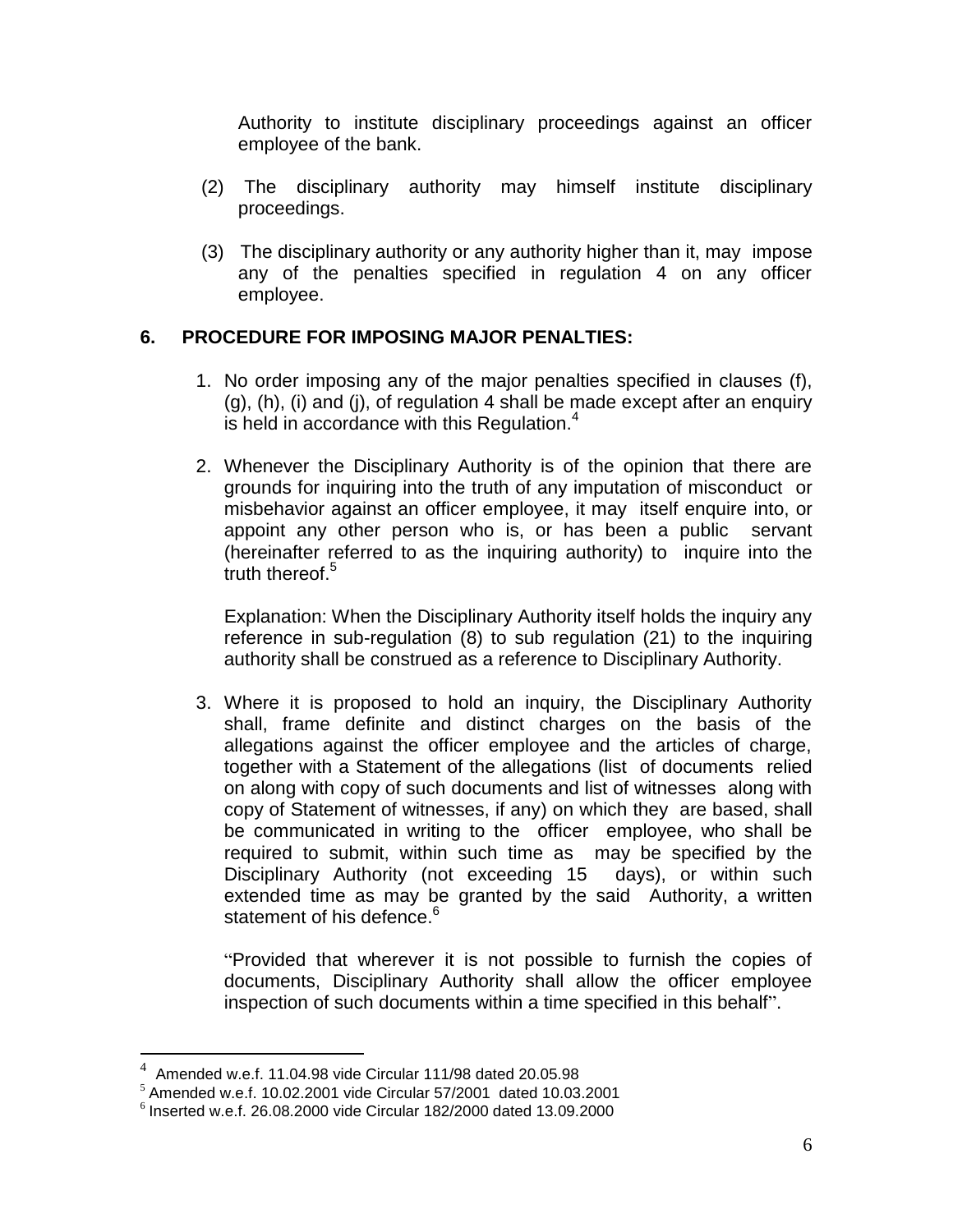4. On receipt of the written statement of the officer employee, or if no such statement is received within the time specified, an enquiry may be held by the Disciplinary Authority itself, or if it considers it necessary so to do appoint under sub-regulation (2) an Inquiring Authority for the purpose.

Provided that it may not be necessary to hold an inquiry in respect of the articles of charge admitted by the officer employee in his written statement but shall be necessary to record its findings on each such charge.

- 5. The Disciplinary Authority shall, where it is not the inquiring authority, forward to the inquiring authority:
	- (i) a copy of the articles of charges and statements of imputations of misconduct or misbehaviour;
	- (ii) a copy of the written statement of defence, if any, submitted by the officer employee;
	- (iii) a list of documents by which and list of witnesses by whom the articles of charge are proposed to be substantiated;
	- (iv) a copy of statements of the witnesses, if any;
	- (v) evidence proving the delivery of articles of charge under subregulation (3);
	- (v) a copy of the order appointing the 'Presenting Officer' in terms of sub- regulation (6).
- 6. Where the Disciplinary Authority itself inquires or appoints an Inquiring Authority for holding an inquiry, it may, by an order, appoint a public servant to be known as the "Presenting Officer" to present on its behalf the case in support of the articles of charge.
- 7. The officer employee may take the assistance of any other officer employee but may not engage a legal practitioner for the purpose, unless the Presenting Officer appointed by the Disciplinary Authority is a legal practitioner, or the Disciplinary Authority having regard to the circumstances of the case, so permits. (Officer employees shall not take the assistance of any other officer employee who has two pending disciplinary cases in hand, in which he is to give assistance).<sup>7</sup>

 $\overline{a}$  $7$  Amended w.e.f. 1985 vide Circular No.381/86 dated 10.10.1986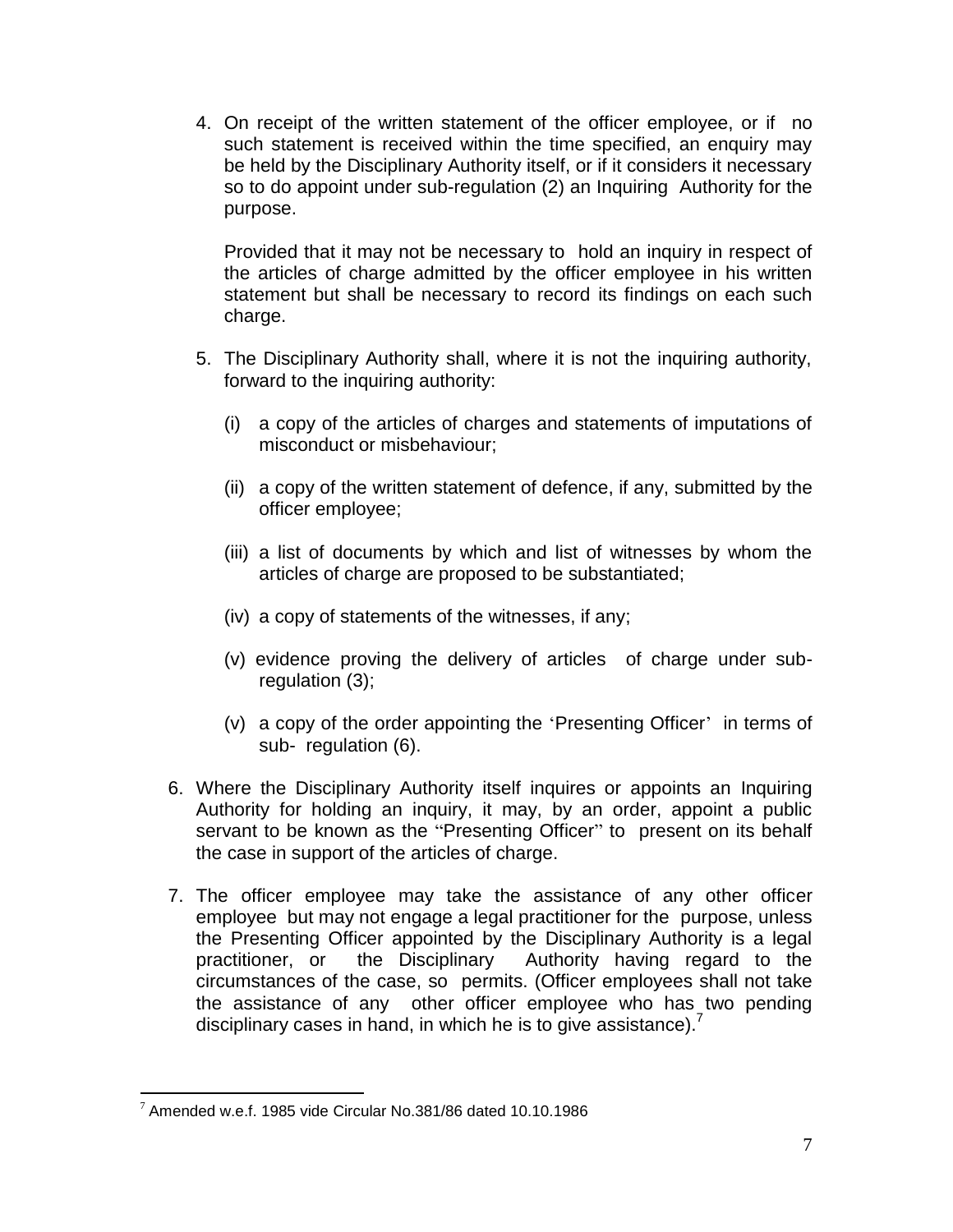8. (a) The inquiring Authority shall by notice in writing specify the day on which the officer employee shall appear in person before the inquiring authority.

(b) On the date fixed by the Inquiring Authority, the officer employee shall appear before the inquiring Authority at the time, place and date specified in the notice.

(c) The Inquiring Authority shall ask the officer employee whether he pleads guilty or has any defence to make and if he pleads guilty to any of the articles of charge, the lnquiring Authority shall record the plea, sign the record and obtain the signature of the officer employee concerned thereon.

(d) The inquiring Authority shall return a finding of guilt in respect of those articles of charge to which the officer employee concerned pleads guilty.

- 9. If the officer employee does not plead guilty, the inquiring Authority shall adjourn the case to a later date not exceeding 30 days or within such extended time as may be granted by the lnquiring Authority.
- 10.The Inquiring Authority while adjourning the case as in sub-regulation (9), shall also record by an order that the Officer employee may for the purpose of preparing defence-<sup>8</sup>
	- (i) Complete inspection of the documents as in the list furnished to him immediately and in any case not exceeding 5 days from the date of such order if he had not done so earlier as provided for in the proviso to sub regulation (3);
	- (ii) submit a list of documents and witnesses that he wants for the inquiry;
	- (iii) give a notice within ten days of the order or within such further time not exceeding ten days as the Inquiring Authority may allow for the discovery or production of the documents referred to in item (ii).

NOTE: The relevancy of the documents and the examination of the witnesses referred to in item (ii) shall be given by the officer employee concerned.

11. The Inquiring Authority shall, on receipt of the notice for the discovery or production of the documents, forward the same or copies thereof to the authority in whose custody or possession the documents are kept with a

 $8$  Amended w.e.f. 26.08.2000 vide Circular No.182/2000 dated 13.09.2000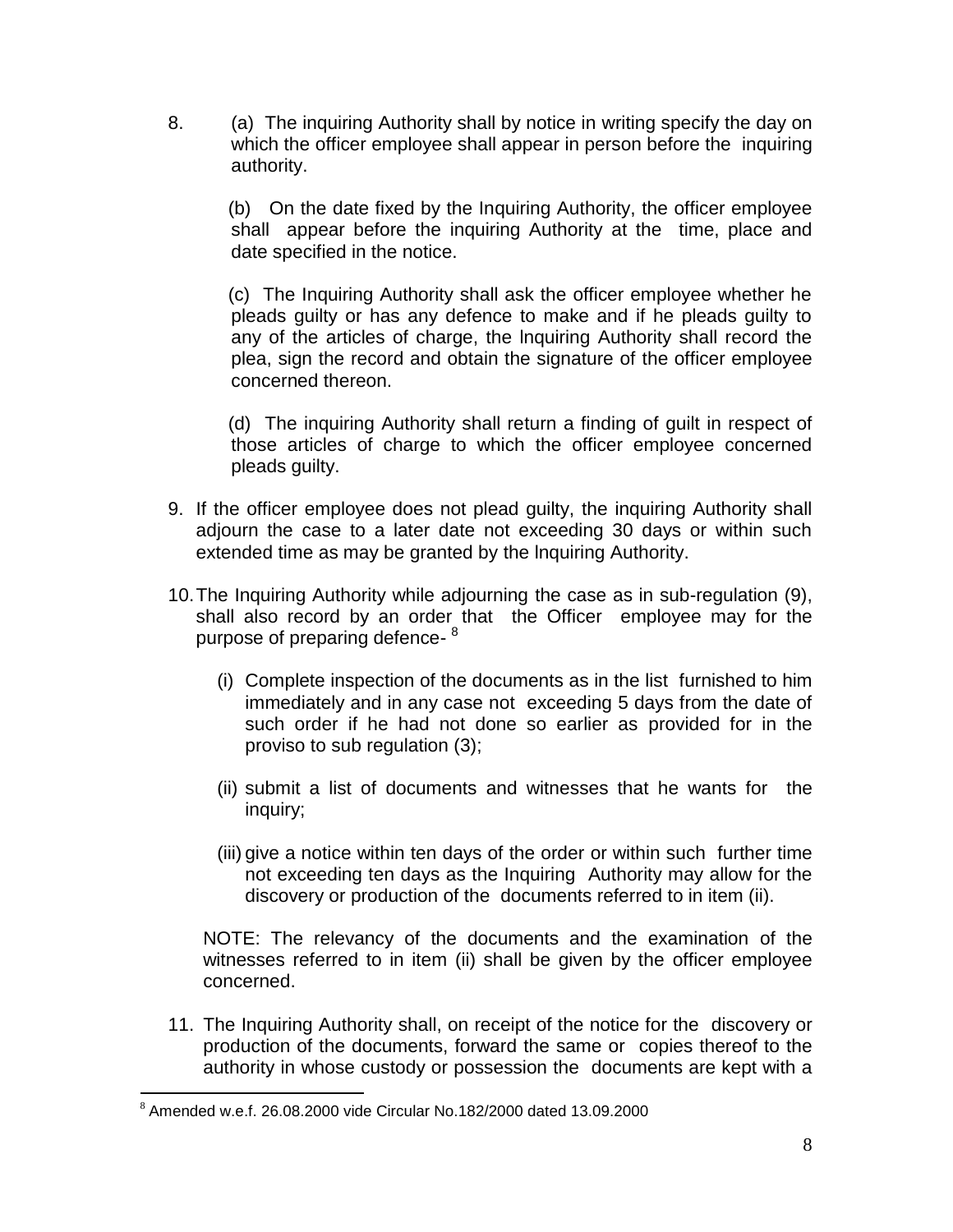requisition for the production of the documents on such date as may be specified.

12. On the receipt of the requisition under sub-regulation (11), the authority having the custody or possession of requisitioned documents, shall arrange to produce the same before the Inquiring Authority on the date, place and time specified in the requisition:

Provided that the authority having the custody or possession of the requisitioned documents may claim privilege if the production of such documents will be against the public interest or the interest of the Bank. In that event, it shall inform the Inquiring Authority accordingly.

- 13. On the date fixed for the inquiry, the oral and documentary evidence by which the articles of charge are proposed to be proved shall be produced by or on behalf of the Disciplinary Authority. The witnesses produced by the Presenting Officer shall be examined by the Presenting Officer and may be cross-examined by or on behalf of the officer employee. The Presenting Officer shall be entitled to re-examine his witnesses on any point on which they have been cross-examined, but not on a new matter, without the leave of the Inquiring Authority. The Inquiring Authority may also put such questions to the witnesses, as it thinks fit.
- 14. Before the close of the case, in support of the charges, the Inquiring Authority may, in its discretion, allow the Presenting Officer to produce evidence not included in the charge sheet or may itself call for new evidence or recall or re-examine any witness. In such case the officer employee shall be given opportunity to inspect the documentary evidence before it is taken on record, or to cross-examine witness, who has been so summoned. The lnquiring Authority may also allow the officer employee to produce new evidence, if it is of opinion that the production of such evidence is necessary in the interests of justice.
- 15. When the case in support of the charges is closed, the officer employee may be required to state his defence, orally or in writing, as he may prefer. If the defence is made orally, it shall be recorded and the officer employee shall be required to sign the record. In either case a copy of the statement of defence shall be given to the Presenting Officer, if any, appointed.
- 16. The evidence on behalf of the officer employee shall then be produced. The officer employee may examine himself in his own behalf, if he so prefers, the witnesses produced by the officer employee shall then be examined by the officer employee and may be cross-examined by the Presenting Officer. The officer employee shall be entitled to re-examine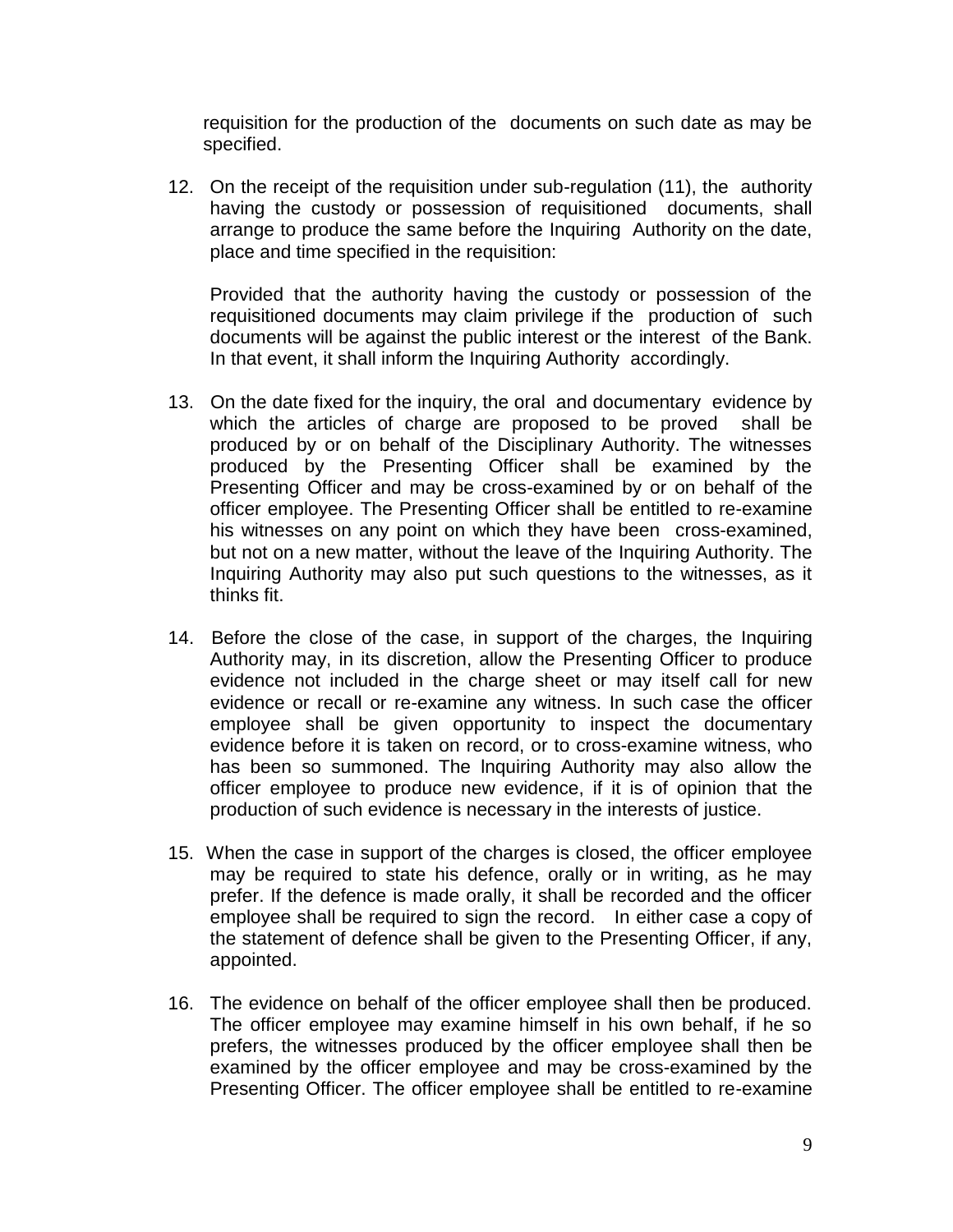any of his witnesses on any points on which they have been crossexamined, but not any new matter without the leave of the lnquiring Authority.

- 17. The Inquiring Authority may, after the officer employee closes his evidence, and shall, if the officer employee has not got himself examined, generally question him on the circumstances appearing against him in the evidence for the purpose of enabling the officer employee to explain any circumstances appearing in the evidence against him.
- 18. The Inquiring Authority may, after the completion of the production of evidence, hear the Presenting Officer, if any, appointed and the officer employee or permit them to file written briefs of their respective cases within -15- days of the date of completion of the production of evidence, if they so desire. $9$
- 19. If the officer employee does not submit the written statement of defence referred to in sub-regulation (3) on or before the date specified for the purpose or does not appear in person, or through the assisting officer or otherwise fails or refuses to comply with any of the provisions of these regulations, the Inquiring Authority may hold the inquiry ex-Parte.
- 20. Whenever any Inquiring Authority, after having heard and recorded the whole or any part of the evidence in an inquiry ceases to exercise jurisdiction therein, and is succeeded by another Inquiring Authority which has, and which exercises, such jurisdiction, the Inquiring Authority so succeeding may act on the evidence so recorded by its predecessor, or partly recorded by its predecessor and partly recorded by itself:

Provided that if the succeeding Inquiring Authority is of the opinion that further examination of any of the witnesses evidence whose evidence has already been recorded is necessary in the interests of justice, it may recall, examine, cross examine and re-examine any such witnesses as herein before provided.

- 21. (i) On the conclusion of the inquiry the Inquiring Authority shall prepare a report which shall contain the following:
	- (a) a gist of the article of charge and the statement of the imputations of misconduct or misbehavior;
	- (b) a gist of the defence of the officer employee in respect of each article of charge;

 $9$  Inserted w.e.f. 10.10.1985 vide Circular No.380/86 dated 10.10.1986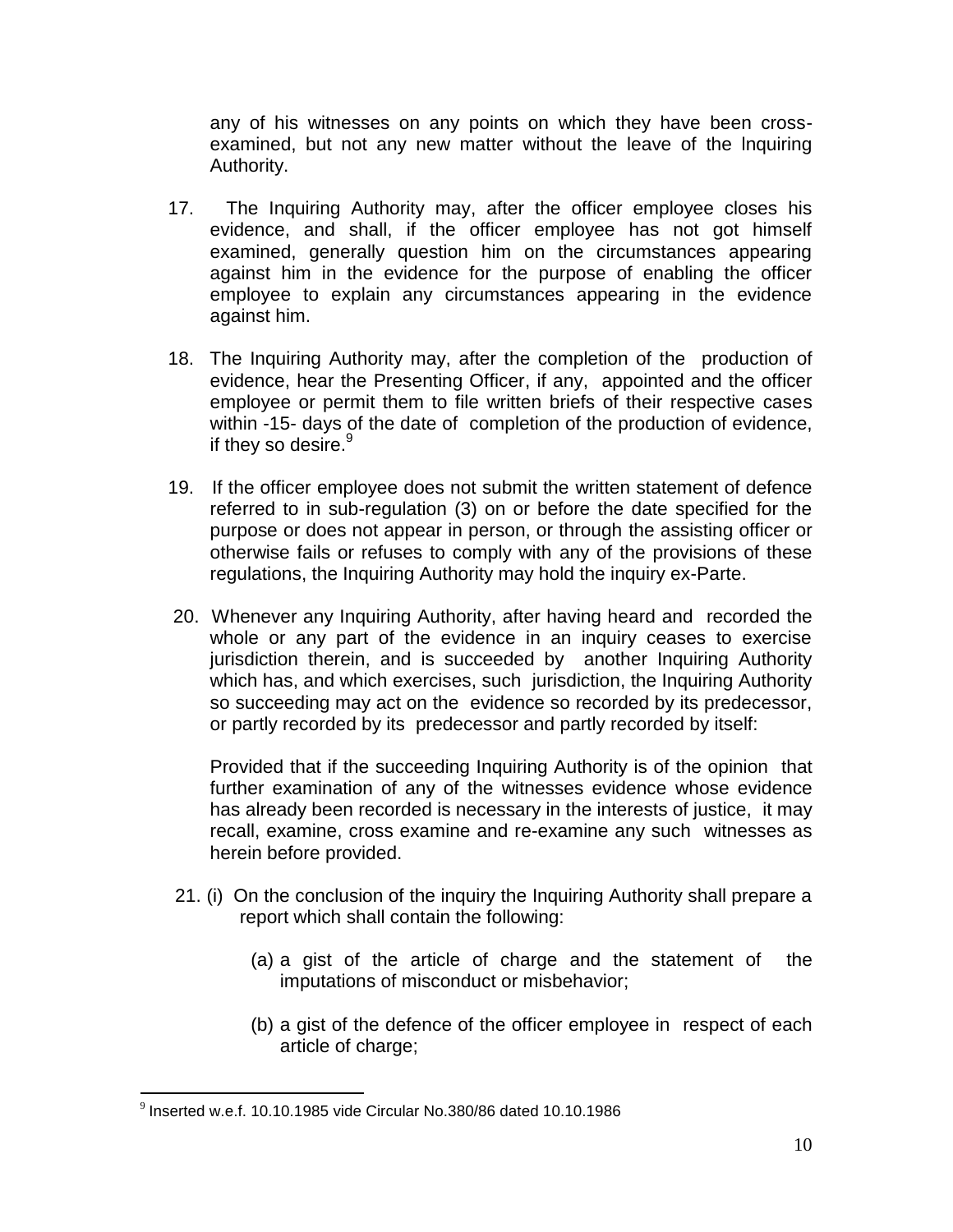- (c) an assessment of the evidence in respect of each article of charge;
- (d) the findings on each article of charge and the reasons therefor.

**Explanation:** If, in the opinion of the Inquiring Authority, the proceedings of the inquiry establish any article of charge different from the original article of charge, it may record its findings on such article of charge:

Provided that the findings on such article of charge shall not be recorded unless the officer employee has either admitted the facts on which such article of charge is based or has had a reasonable opportunity of defending himself against such article of charge.

- (ii) The Inquiring Authority, where it is not itself the Disciplinary Authority, shall forward to the Disciplinary Authority, the records of inquiry which shall include-
	- (a) the report of the inquiry prepared by it under clause (i);
	- (b) the written statement of defence, if any, submitted by the officer employee referred to in sub-regulation (15);
	- (c) the oral and documentary evidence produced in the course of the inquiry;
	- (d) written briefs referred to in sub-regulation (18), if any; and
	- (e) the orders, if any, made by the Disciplinary Authority and the Inquiring Authority in regard to the inquiry.

## **7. ACTION ON THE INQUIRY REPORT:**

- 1. The Disciplinary Authority, if it is not itself the inquiring authority may, for reasons to be recorded by it in writing, remit the case to the Inquiring Authority for fresh or further inquiry and report and the Inquiring Authority shall thereupon proceed to hold the further inquiry according to the provisions of regulation 6 as far as may be.
- 2. The Disciplinary Authority, shall if it disagrees with the findings of the Inquiring Authority on any article of charge, record its reasons for such disagreement and record its own findings on such charge, if the evidence on record is sufficient for the purpose.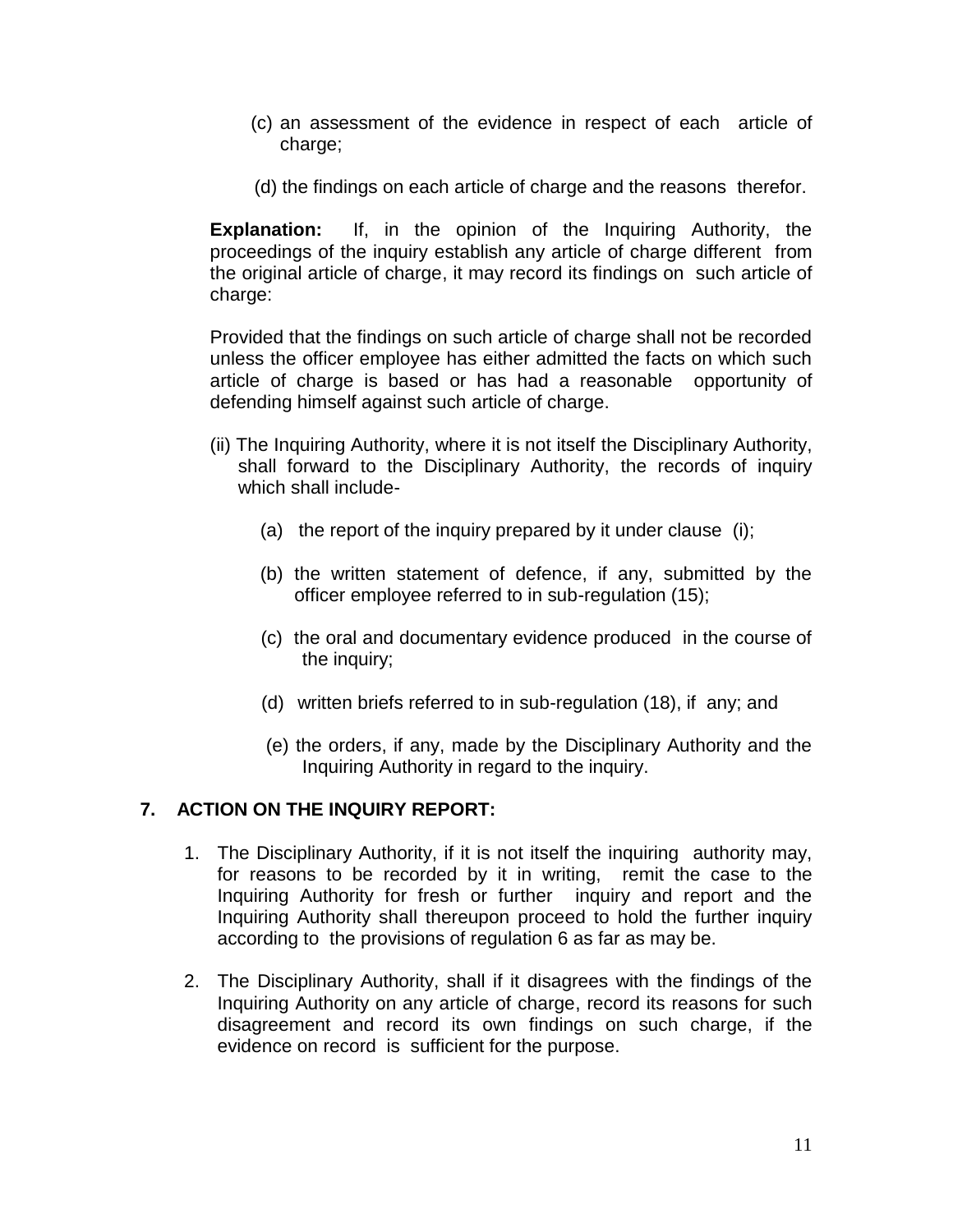- 3. If the Disciplinary Authority, having regard to its findings on all or any of the articles of charge, is of the opinion that any of the penalties specified in regulation 4 should be imposed on the officer employee it shall, notwithstanding anything contained in regulation 8, make an order imposing such penalty.
- 4. If the Disciplinary Authority having regard to its findings on all or any of the articles of charge, is of the opinion that no penalty is called for, it may pass an order exonerating the officer employee concerned.

## **8 PROCEDURE FOR IMPOSING MINOR PENALTIES:**

- 1. Where it is proposed to impose any of the minor penalties specified in clauses (a) to (e) of Regulation 4, the officer employee concerned shall be informed in writing of the imputations of lapses against him and given an opportunity to submit his written statement of defence within a specified period not exceeding 15 days or such extended period as may be granted by the Disciplinary Authority and the defence statement, if any, submitted by the officer employee shall be taken into consideration by the Disciplinary Authority before passing orders. <sup>10</sup>
- 2. Where, however, the Disciplinary Authority is satisfied that an enquiry is necessary, it shall follow the procedure for imposing a major penalty as laid down in regulation 6.
- 3. The record of the proceedings in such cases shall include-
	- I. a copy of the statement of imputations of lapses furnished to the officer employee;
	- II. the defence statement, if any, of the officer employee; and
	- III. the orders of the Disciplinary Authority together with the reasons therefor.

#### **9. COMMUNICATION OF ORDERS:**

Orders made by the Disciplinary Authority under regulation 7 or regulation 8 shall be communicated to the officer employee concerned, who shall also be supplied with a copy of the report of inquiry, if any.

#### **10. COMMON PROCEEDINGS**

 $\overline{a}$ 

Where two or more officer employees are concerned in a case, the authority competent to impose a major penalty on all such officer employees may make

 $10$  Amended w.e.f. 11.04.1998 vide Circular No.111/98 dated 20.05.1998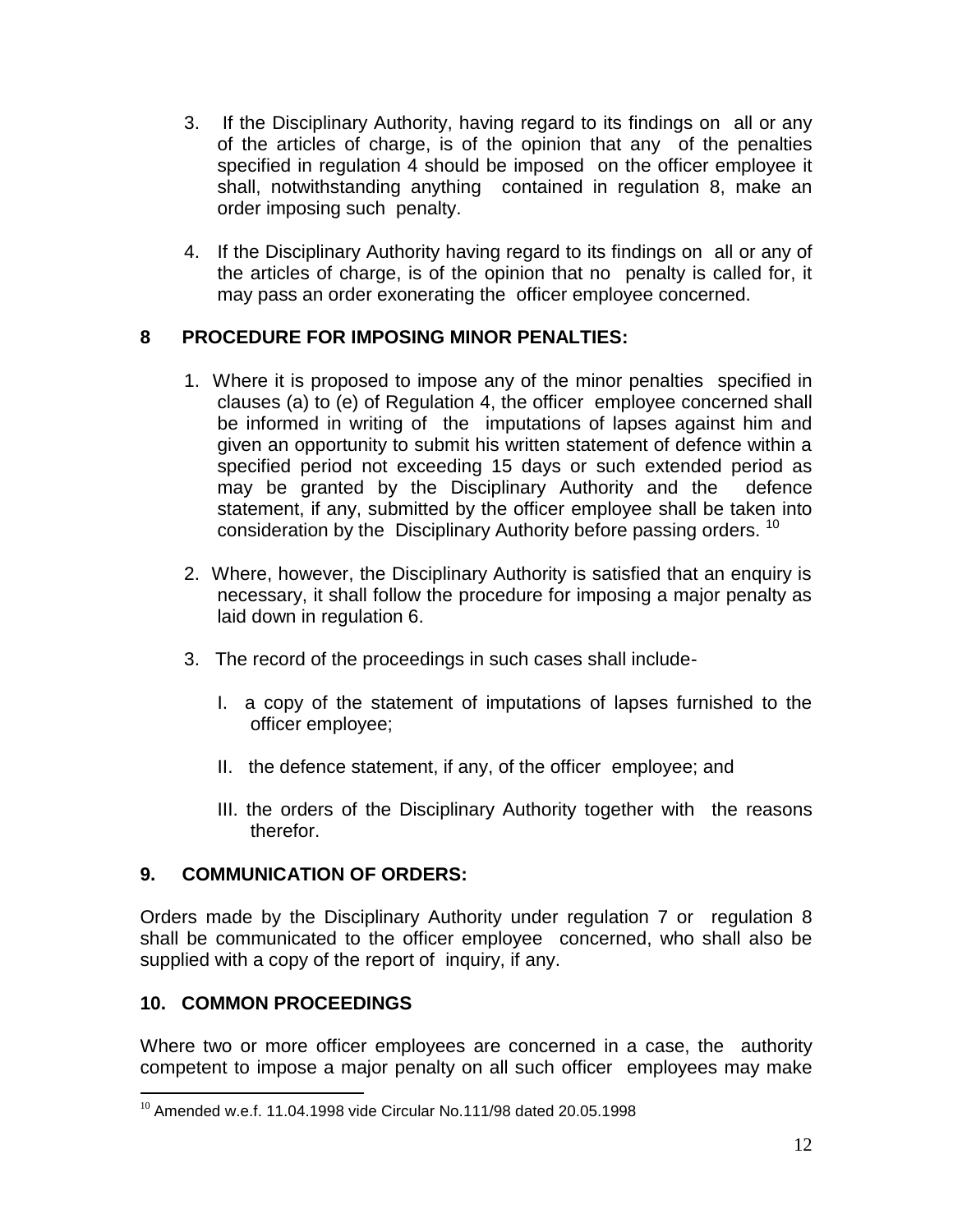an order directing that disciplinary proceedings against all of them may be taken in a common proceeding.

## **11. SPECIAL PROCEDURE IN CERTAIN CASES**

Notwithstanding anything contained in regulation 6 or in regulation 7 or in regulation 8 the Disciplinary Authority may impose any of the penalties specified in regulation 4 if the officer employee has been convicted on a criminal charge, or on the strength of facts on conclusions arrived at by a judicial trial.

(Provided that the Officer Employee may be given an opportunity of making a representation on the penalty proposed to be imposed before any order is made). $11$ 

#### **12. SUSPENSION**

 $\overline{a}$ 

- 1. An officer employee may be placed under suspension by the competent authority-
	- (a) Where a disciplinary proceeding against him is contemplated or is pending; or
	- (b) Where a case against him in respect of any criminal offence is under investigation, inquiry or trial.
- 2. An officer employee shall be deemed to have been placed under suspension by an order of the competent authority-
	- (a) with effect from the date of his detention, if he is detained in custody, whether on a criminal charge or otherwise, for a period exceeding forty-eight hours;
	- (b) with effect from the date of conviction, if in the event of a conviction for an offence, he is sentenced to a term of imprisonment exceeding forty-eight hours and is not forthwith dismissed or removed or compulsorily retired consequent to such conviction.

 Explanation: The period of forty-eight hours referred to in clause (b) of this sub-regulation shall be computed from the commencement of the imprisonment after the conviction and for this purpose, intermittent period of imprisonment, if any, shall be taken into account.

3. Where a penalty of dismissal, removal or compulsory retirement from service imposed upon an officer employee under suspension is set aside in appeal or on review under these regulations and the case is remitted

 $11$  Amended w.e.f. 10.12.1988 vide Circular No.17/89 dated 17.01.1989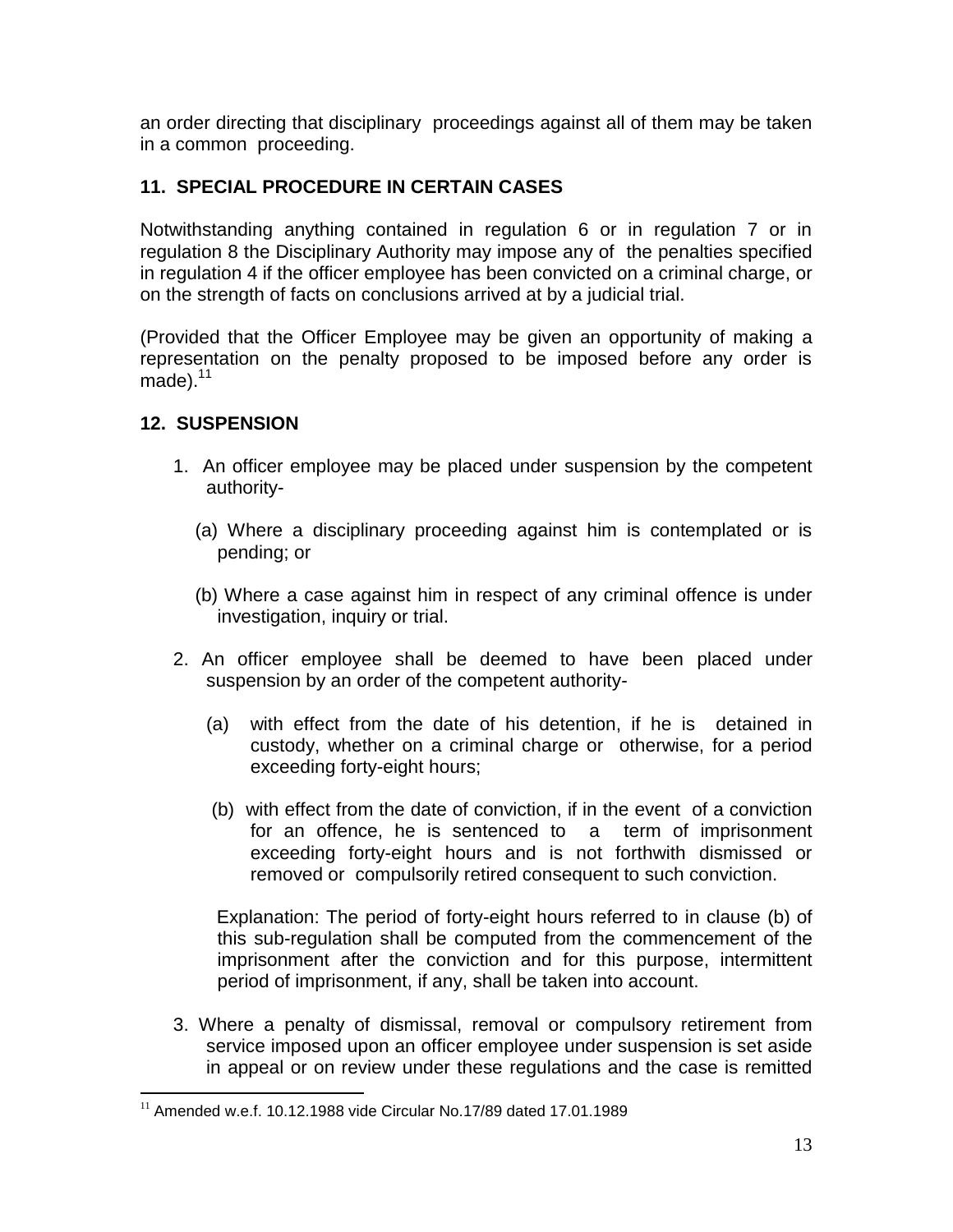for further inquiry or action or with any directions, the order of his suspension shall be deemed to have continued in force on and from the date of the original order of dismissal, removal or compulsory retirements and shall remain in force until further orders.

- 4. Where a penalty of dismissal, removal or compulsory retirement from service imposed upon an officer employee under suspension is set aside or declared or rendered void in consequence of or by a decision of a court of law, and the Disciplinary Authority, on consideration of the circumstances of the case, decides to hold further inquiry against him on the allegations on which the penalty of dismissal, removal or compulsory retirement was originally imposed, the officer employee shall be deemed to have been placed under suspension by the competent authority from the date of the original order of dismissal, removal or compulsory retirement and shall continue to remain under suspension until further orders.
- 5. (a) An order of suspension may or deemed to have been made under this regulation shall continue to remain in force until it is modified or revoked by the authority competent to do so.
	- (b) An order of suspension made or deemed to have been made under this regulation may at any time be modified or revoked by the authority, which made or is deemed to have made the order.

## **13. LEAVE DURING SUSPENSION:**

No leave shall be granted to an officer employee under suspension.

#### **14. SUBSISTENCE ALLOWANCE DURING SUSPENSION:**

- 1. An officer employee who is placed under suspension shall, during the period of such suspension and subject to sub-regulation (a) and (b) entitled to receive payment from the bank by way of subsistence allowance at the following rate, namely:
	- a) For the period of suspension, half of the basic pay which the officer employee was receiving on the date prior to the date of suspension irrespective of the enquiry.
	- b) **Allowances**: For the entire period of suspension, dearness allowance and other allowances excepting conveyance allowance, entertainment allowance and special allowance will be calculated on the reduced pay as specified in Clause (a) and at the prevailing rates or at rates applicable to similar category of officers.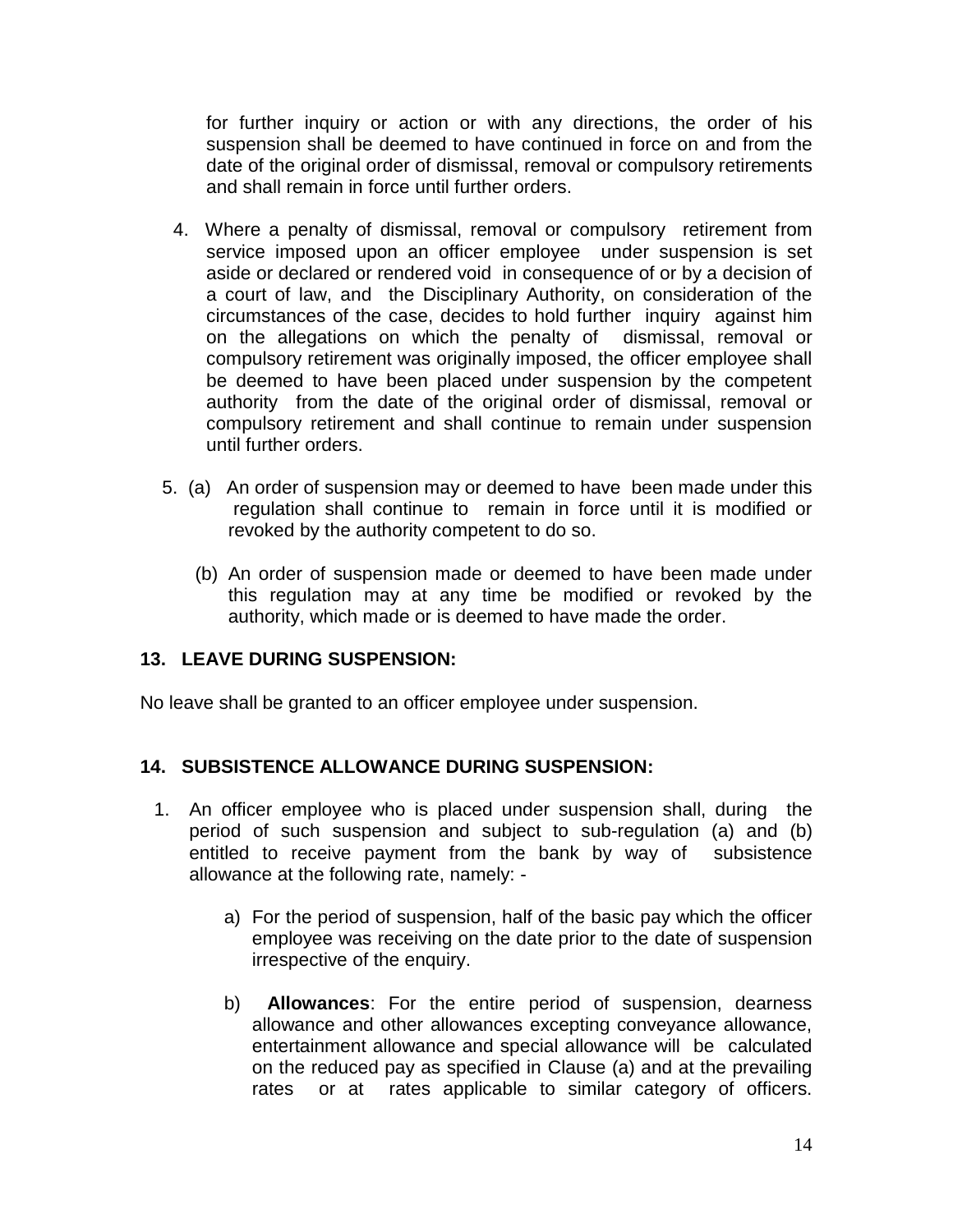However, allowances like CCA, HRA, Split Duty Allowance, Half Yearly Closing Allowance not linked to basic pay will be paid at the usual rates.

- 2. During the period of suspension, an officer employee shall not be entitled to occupation of a rent-free house or free use of the bank's car or receipt of conveyance or entertainment allowance or special allowance.
- 3. No officer employee of the bank shall be entitled to receive payment of subsistence allowance unless he furnishes a certificate that he is not engaged in any other employment, business, profession or vocation.
- 4. If, during the period of suspension an officer employee retires by reason of his attaining the age of superannuation, no subsistence allowances shall be paid to him from the date of his retirement.

### **15. PAY, ALLOWANCE AND TREATMENT OF SERVICE ON TERMINATION OF SUSPENSION:**

- 1. Where the competent authority holds that the employee has been fully exonerated or that the suspension was unjustifiable, the officer employee concerned shall be granted the full pay to which he would have been entitled, had he not been suspended, together with any allowance of which he was in receipt immediately prior to his suspension, or may have been sanctioned subsequently and made applicable to all officer employees.
- 2. In all cases other than those referred to in sub-regulation (1), the officer employee shall be granted such proportion of pay and allowances as the Competent Authority may direct:

Provided that the payment of allowance under this sub regulation shall be subject to all other conditions to which such allowances are admissible:

Provided further that the pay and allowances granted under this subregulation shall not be less than the subsistence and other allowances admissible under Regulation 14.

- 3. (a) In a case falling under sub-regulation (1), the period of absence from duty shall, for all purposes, be treated as a period spent on duty;
	- (b) In a case falling under sub-regulation (2) the period of absence from duty shall not be treated as a period spent on duty unless the Competent Authority specifically directs, for reasons to be recorded in writing, that it shall be so treated for any specific purpose.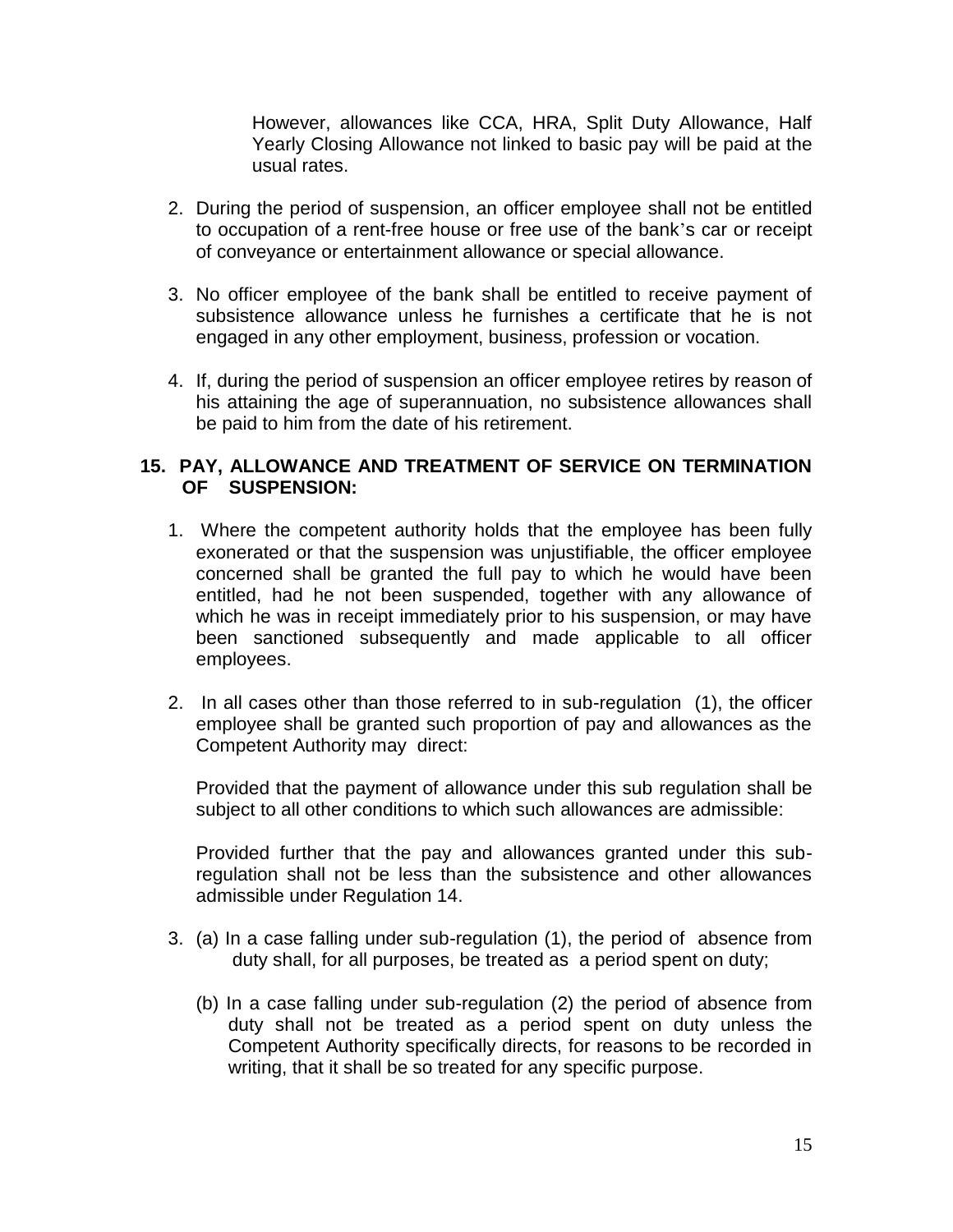### **16. EMPLOYEES ON DEPUTATION FROM THE CENTRAL GOVERNMENT, STATE GOVERNMENTS, ETC.**

- 1. Where an order of suspension is made or disciplinary proceeding is taken against an officer employee, who is on deputation to the Bank from the Central Government or the State Government, or Reserve Bank of India or another Public Sector Bank or Banking Company or a Public Financial Institution or an Institution wholly or substantially owned by the Reserve Bank of India or a public financial institution or public undertaking, or a local authority, the authority, lending his services (hereinafter referred to as the "Lending Authority") shall forthwith be informed of the circumstances leading to the order of his suspension, or the commencement of the disciplinary proceedings, as the case may be.
- 2. In the light of the findings in the disciplinary proceedings taken against the officer employee-
	- (a) if the Disciplinary Authority is of the opinion that any of the minor penalties should be imposed on him it may pass such orders on the case, as it deems necessary after consultation with the Lending Authority;

Provided that in the event of a difference of opinion between the Disciplinary Authority and the Lending Authority, the services of the employee shall be placed at the disposal of the Lending Authority.

- (b) if the Disciplinary Authority is of the opinion that any of the major penalties should be imposed on him, it should replace his services at the disposal of the Lending Authority and transmit to it the proceedings of the enquiry for such action as it deems necessary.
- 3. If the officer employee submits an appeal against an order imposing a minor penalty on him under clause (a) of sub regulation (2), it will be disposed of after consultation with the Lending Authority:

Provided that if there is a difference of opinion between the Appellate Authority and the Lending Authority, the services of the officer employee shall be placed at the disposal of the Lending Authority and the proceedings of the case shall be transmitted to that authority for such action as it deems necessary.

# **17. APPEAL<sup>12</sup>**

 $\overline{a}$ 

1. An officer employee may prefer an appeal to the Appellate Authority within 45 days from the date of receipt of the order imposing upon him any of the

 $12$  Substituted w.e.f. 23.10.2004 vide Circular No.329/2004 dated 23.12.2004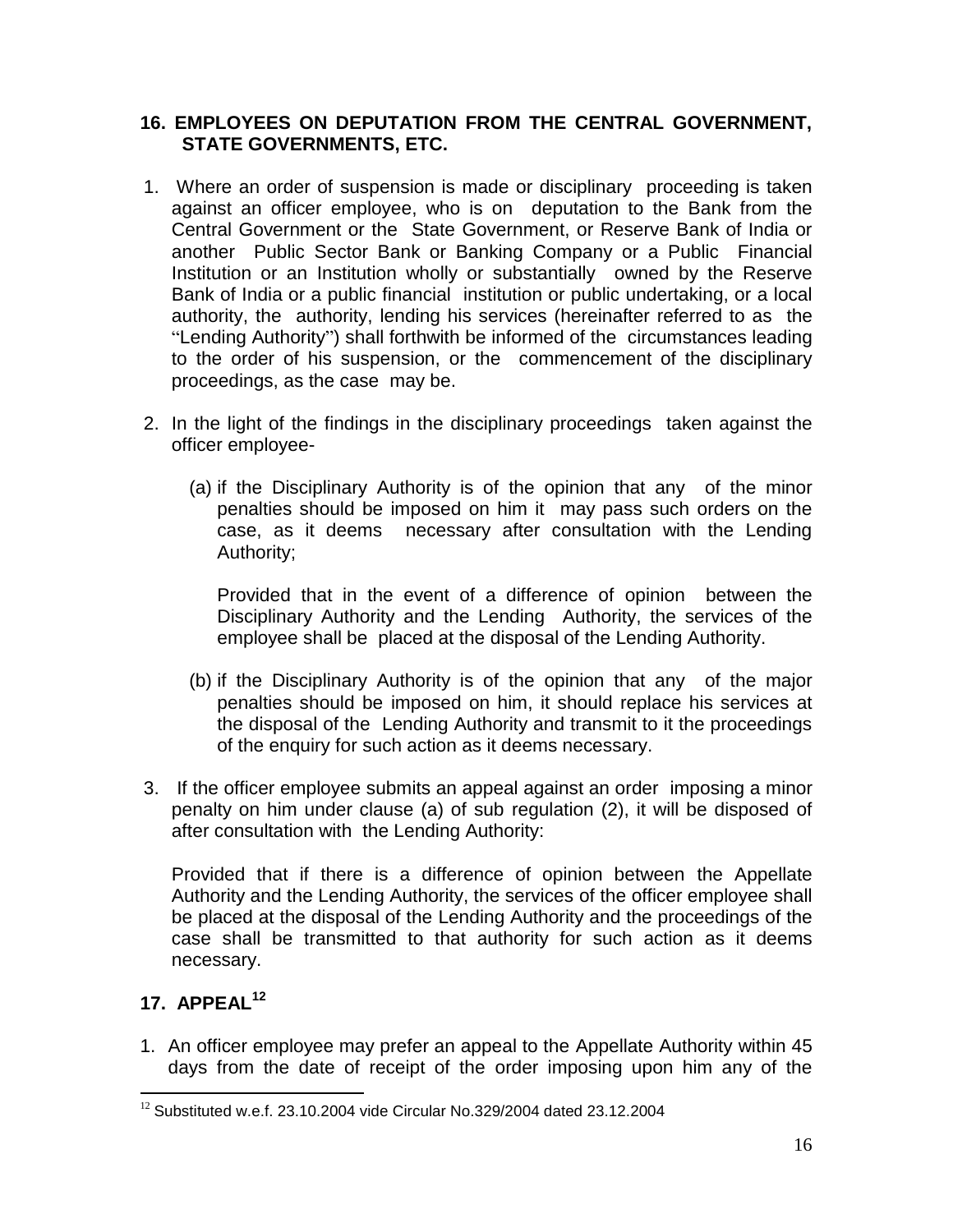penalties specified in Regulation 4 or against the order of suspension referred to in regulation 12;

Provided that the Appellate authority may entertain the appeal after the expiry of the said period, if it is satisfied that the appellant had sufficient cause for not preferring the appeal in time.

- 2. The appeal shall be presented to the Appellate Authority with a copy being forwarded by the appellant to the authority which made the order appealed against. It shall contain all material statements and arguments on which the appellant relies but shall not contain any disrespectful or improper language, and shall be complete in itself.
- 3. The authority which made the order appealed against shall, on receipt of a copy of the appeal from the appellant, forward the same with its comments thereon together with the relevant records to the Appellate authority within a period not exceeding forty five days from the date of receipt of the appeal.
- 4. The Appellate authority shall on receipt of the comments and records of the case from the authority whose order is appealed against, consider whether the order of suspension/ findings are justified or whether the penalty is excessive or inadequate and pass appropriate orders. The Appellate authority may pass an order confirming, enhancing, reducing or setting aside the penalty/ suspension or remitting the case to the authority which imposed the penalty or to any other authority with such directions as it may deem fit in the circumstances of the case].

Provided that  $13$ :

- (i) If the enhanced penalty, which the Appellate Authority proposed to impose is a major penalty specified in clauses (f), (g), (h), (i), and (j) of regulation 4 and an inquiry as provided in Regulation 6 has not already been held in the case, the Appellate Authority shall direct that such an enquiry be held in accordance with the provisions of regulation 6 and thereafter consider the record of the inquiry and pass such orders as it may deem proper:
- (ii) if the Appellate Authority decides to enhance the punishment but an enquiry has already been held as provided in Regulation 6, the Appellate Authority shall give a show-cause notice to the officer employee as to why the enhanced penalty should not be imposed upon him and shall pass final order after taking into account the representation, if any, submitted by the officer employee.

 $\overline{a}$ <sup>13</sup> Amended w.e.f. 11.04.1998 vide Circular No.111/98 dated 20.05.1998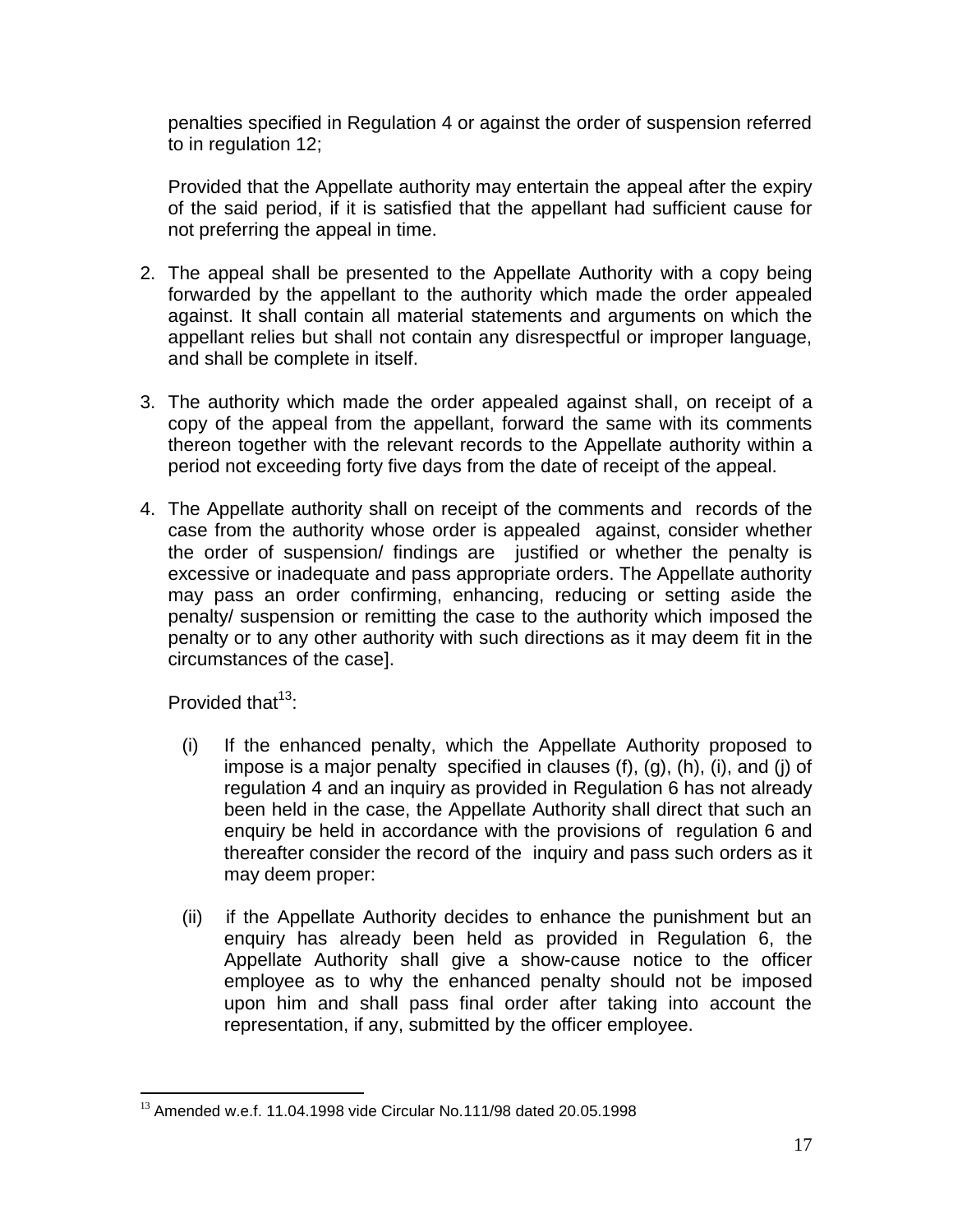5. The Appellate authority shall dispose of the appeal within a period of ninety days from the date of its receipt from the appellant<sup>14</sup>:

Provided that the time limit specified in this regulation shall not apply to cases having a vigilance angle and where major/minor penalty proceedings against the officer employee have commenced on recommendations of the Police or Central Bureau of Investigation or Central Vigilance Commission, as the case may be, investigating the matter.

6. The cases lying pending over ninety days shall be reviewed periodically by the Appellate authority and reasons for non-disposal of the cases shall be recorded in writing.

# **18. REVIEW:**

a) Notwithstanding anything contained in these regulations, the Reviewing Authority may at any time within six months from the date of the final order, either on his own motion or otherwise review the said order, when any new material or evidence which could not be produced or was not available at the time of passing the order under review and which has the effect of changing the nature of the case, has come or has been brought to his notice and pass such orders thereon as it may deem fit.<sup>15</sup>

Provided that –

 $\overline{a}$ 

- (i) If any enhanced penalty, which the Reviewing Authority proposes to impose, is a major penalty specified in clauses (f), (g), (h), (i), or (j) of Regulation 4 and an enquiry as provided under Regulation 6 has not already been held in the case, the Reviewing Authority shall direct that such an enquiry be held in accordance with the provisions of regulation 6 and thereafter consider the record of the enquiry and pass such orders as it may deem proper.
- (ii) if the Reviewing Authority decides to enhance the punishment but an enquiry has already been held in accordance with the provisions of Regulation 6, the Reviewing Authority shall give show cause notice to the officer employee as to why the enhanced penalty should not be imposed upon him and shall pass an order after taking into account the representation, if any, submitted by the officer employee.

# **19. CONSULTATION WITH CENTRAL VIGILANCE COMMISSION:**

The Bank shall consult the Central Vigilance Commission wherever necessary, in respect of all disciplinary cases having a vigilance angle.

<sup>&</sup>lt;sup>14</sup> Substituted w.e.f. 23.10.2004 vide Circular No.329/04 dated 23.12.2004

<sup>15</sup> Amended vide Circular No.138/2001 dated 07.07.2001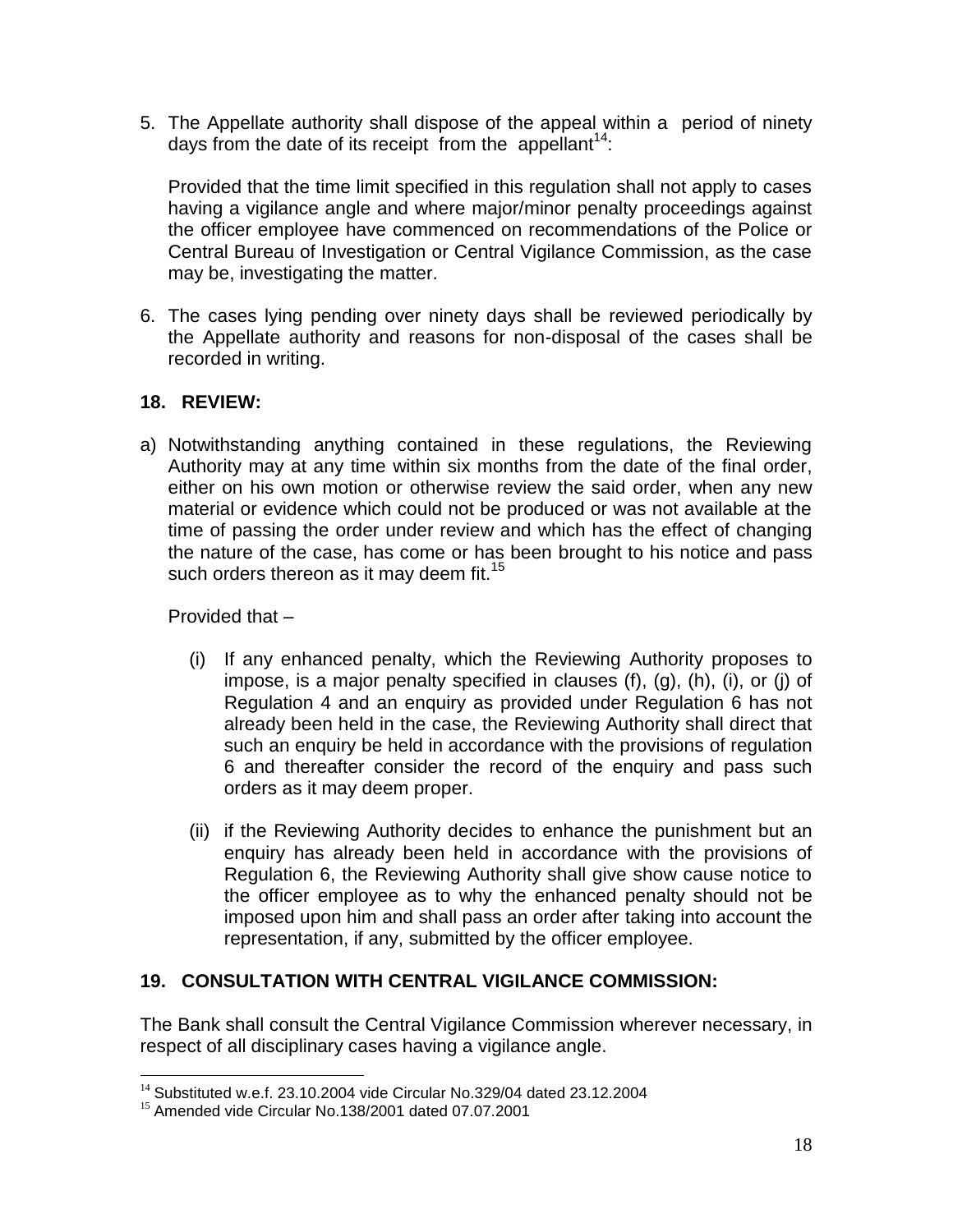# **20. SERVICE OF ORDERS, NOTICES, ETC.**

Every order, notice and other process made or issued under these regulations shall be served in person on the officer employee concerned or communicated to him by registered post at his last known address.

### **21. POWER TO RELAX TIME LIMIT AND TO CONDONE DELAY:**

Save as otherwise expressly provided in these regulations, the authority competent under these regulations to make any order may, for good and sufficient reasons or if sufficient cause is shown, extend the time specified in these regulations for anything required to be done under these regulations or condone any delay.

#### **22. REPEAL AND SAVING:**

- 1. Every rule, regulation, bye-law or every provision in any agreement or a resolution corresponding to any of the regulations herein contained and in force immediately before the commencement of these regulations and applicable to the officer employee is hereby repealed.
- 2. Notwithstanding such repeal-

 $\overline{a}$ 

- (a) any order made or action taken under the provisions so repealed shall be deemed to have been made or taken under the corresponding provisions of these regulations:
- (b) nothing in these regulations shall be construed as depriving any person to whom these regulations apply, of any right of appeal, which had accrued to him under any of the provisions so repealed;
- (c) an appeal pending at the commencement of these regulations against an order made before the commencement of these regulation shall be considered and orders thereon shall be made, in accordance with these regulations:
- (d) any proceedings which have already been initiated but not yet been completed at the commencement of these regulations shall be continued and disposed as far as may be, in accordance with the provisions of these regulations, as if such proceedings were proceedings under these regulations.

## **Schedule to the Discipline & Appeal Regulations<sup>16</sup>**

 $16$  Amended w.e.f. 01.01.2015 vide Notification dated 10.06.2019 and further amended w.e.f. 31.03.2020 vide Notification dated 28.03.2020.